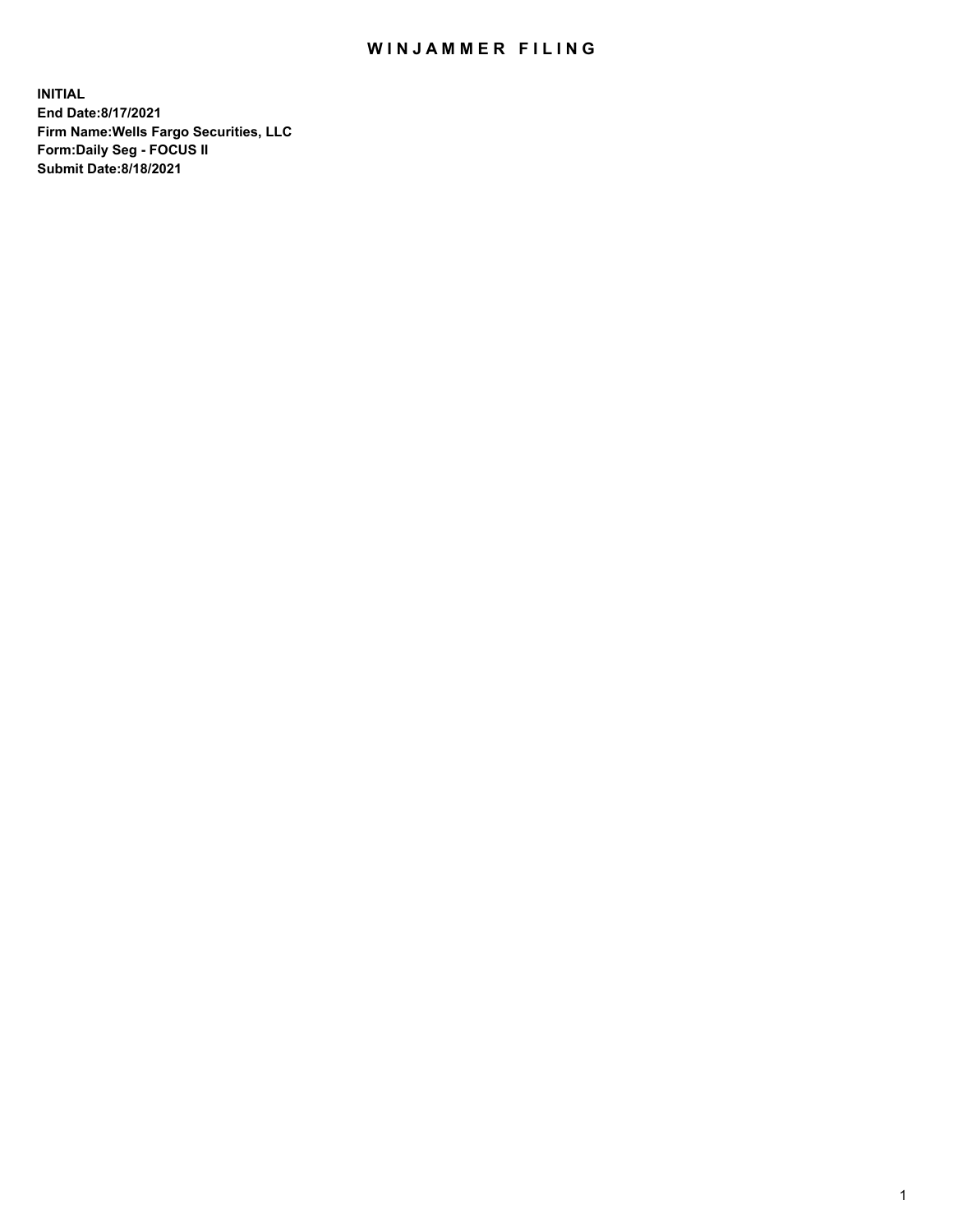**INITIAL End Date:8/17/2021 Firm Name:Wells Fargo Securities, LLC Form:Daily Seg - FOCUS II Submit Date:8/18/2021 Daily Segregation - Cover Page**

| Name of Company                                                                                                                                                                                                                                                                                                                | <b>Wells Fargo Securities LLC</b>                                          |
|--------------------------------------------------------------------------------------------------------------------------------------------------------------------------------------------------------------------------------------------------------------------------------------------------------------------------------|----------------------------------------------------------------------------|
| <b>Contact Name</b>                                                                                                                                                                                                                                                                                                            | <b>James Gnall</b>                                                         |
| <b>Contact Phone Number</b>                                                                                                                                                                                                                                                                                                    | 917-699-6822                                                               |
| <b>Contact Email Address</b>                                                                                                                                                                                                                                                                                                   | james.w.gnall@wellsfargo.com                                               |
| FCM's Customer Segregated Funds Residual Interest Target (choose one):<br>a. Minimum dollar amount: ; or<br>b. Minimum percentage of customer segregated funds required:% ; or<br>c. Dollar amount range between: and; or<br>d. Percentage range of customer segregated funds required between:% and%.                         | 270,000,000<br>$\underline{\mathbf{0}}$<br>00<br>00                        |
| FCM's Customer Secured Amount Funds Residual Interest Target (choose one):<br>a. Minimum dollar amount: ; or<br>b. Minimum percentage of customer secured funds required:%; or<br>c. Dollar amount range between: and; or<br>d. Percentage range of customer secured funds required between: % and %.                          | 40,000,000<br>$\underline{\mathbf{0}}$<br>0 <sub>0</sub><br>0 <sub>0</sub> |
| FCM's Cleared Swaps Customer Collateral Residual Interest Target (choose one):<br>a. Minimum dollar amount: ; or<br>b. Minimum percentage of cleared swaps customer collateral required:% ; or<br>c. Dollar amount range between: and; or<br>d. Percentage range of cleared swaps customer collateral required between:% and%. | 375,000,000<br><u>0</u><br>00<br><u>00</u>                                 |

Attach supporting documents CH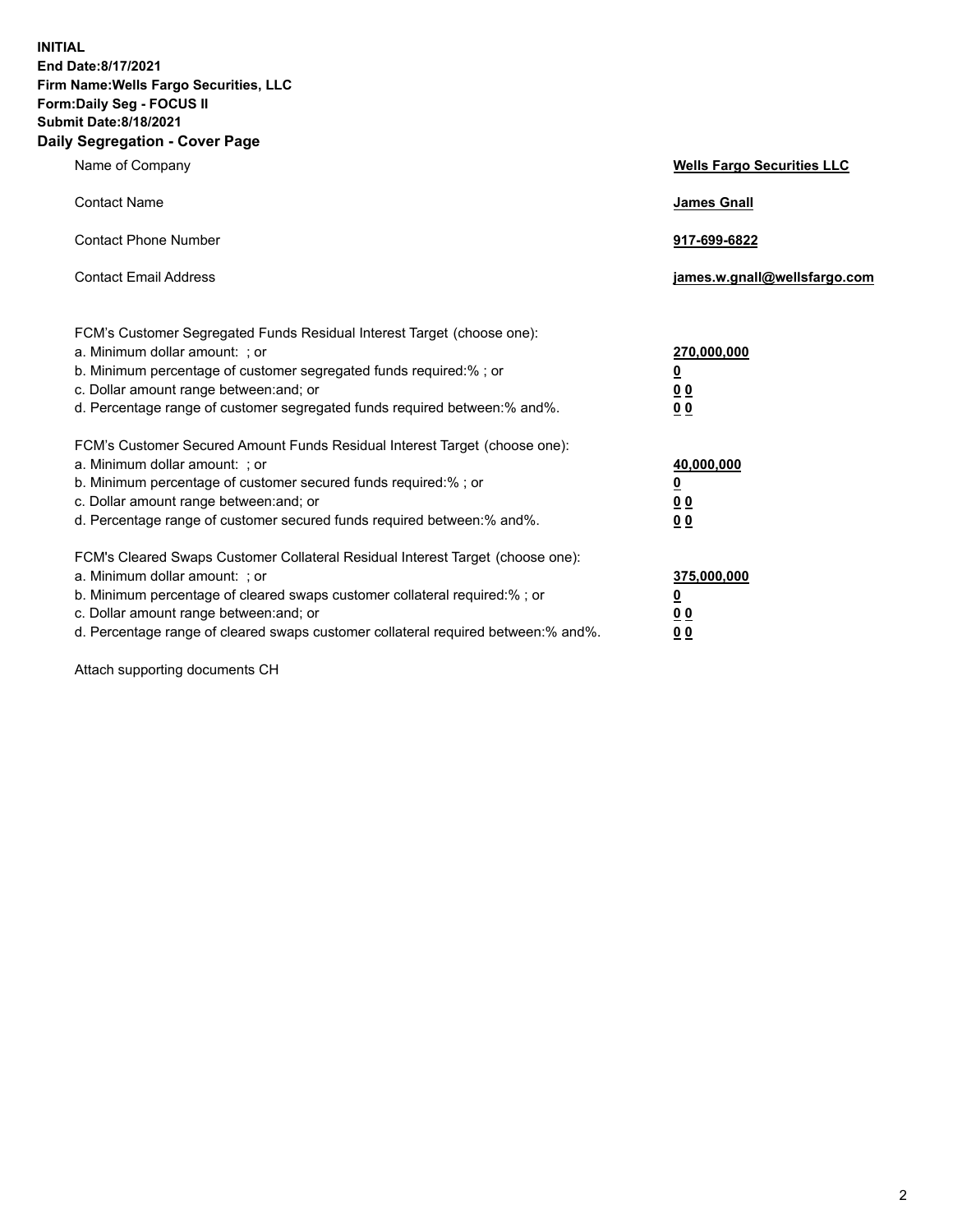**INITIAL End Date:8/17/2021 Firm Name:Wells Fargo Securities, LLC Form:Daily Seg - FOCUS II Submit Date:8/18/2021 Daily Segregation - Secured Amounts**

Foreign Futures and Foreign Options Secured Amounts Amount required to be set aside pursuant to law, rule or regulation of a foreign government or a rule of a self-regulatory organization authorized thereunder **0** [7305] 1. Net ledger balance - Foreign Futures and Foreign Option Trading - All Customers A. Cash **177,110,763** [7315] B. Securities (at market) **210,954,073** [7317] 2. Net unrealized profit (loss) in open futures contracts traded on a foreign board of trade **38,678,611** [7325] 3. Exchange traded options a. Market value of open option contracts purchased on a foreign board of trade **28** [7335] b. Market value of open contracts granted (sold) on a foreign board of trade **-28,498** [7337] 4. Net equity (deficit) (add lines 1. 2. and 3.) **426,714,977** [7345] 5. Account liquidating to a deficit and account with a debit balances - gross amount **16,643,141** [7351] Less: amount offset by customer owned securities **-16,642,647** [7352] **494** [7354] 6. Amount required to be set aside as the secured amount - Net Liquidating Equity Method (add lines 4 and 5) **426,715,471** [7355] 7. Greater of amount required to be set aside pursuant to foreign jurisdiction (above) or line 6. **426,715,471** [7360] FUNDS DEPOSITED IN SEPARATE REGULATION 30.7 ACCOUNTS 1. Cash in banks A. Banks located in the United States **89,814,242** [7500] B. Other banks qualified under Regulation 30.7 **15,907,797** [7520] **105,722,039** [7530] 2. Securities A. In safekeeping with banks located in the United States **141,421,893** [7540] B. In safekeeping with other banks qualified under Regulation 30.7 **0** [7560] **141,421,893** [7570] 3. Equities with registered futures commission merchants A. Cash **50,785,955** [7580] B. Securities **89,547,612** [7590] C. Unrealized gain (loss) on open futures contracts **-39,817,099** [7600] D. Value of long option contracts **28** [7610] E. Value of short option contracts **-28,498** [7615] **100,487,998** [7620] 4. Amounts held by clearing organizations of foreign boards of trade A. Cash **0** [7640] B. Securities **0** [7650] C. Amount due to (from) clearing organization - daily variation **0** [7660] D. Value of long option contracts **0** [7670] E. Value of short option contracts **0** [7675] **0** [7680]

- 5. Amounts held by members of foreign boards of trade
	- A. Cash **-80,737,482** [7700]
	- B. Securities **200,112,675** [7710]
	- C. Unrealized gain (loss) on open futures contracts **80,594,413** [7720]
	- D. Value of long option contracts **0** [7730]
	- E. Value of short option contracts **0** [7735] **199,969,606** [7740]
- 6. Amounts with other depositories designated by a foreign board of trade **0** [7760]
- 7. Segregated funds on hand **0** [7765]
- 8. Total funds in separate section 30.7 accounts **547,601,536** [7770]
- 9. Excess (deficiency) Set Aside for Secured Amount (subtract line 7 Secured Statement Page 1 from Line 8)
- 10. Management Target Amount for Excess funds in separate section 30.7 accounts **40,000,000** [7780]
- 11. Excess (deficiency) funds in separate 30.7 accounts over (under) Management Target **80,886,065** [7785]

**120,886,065** [7380]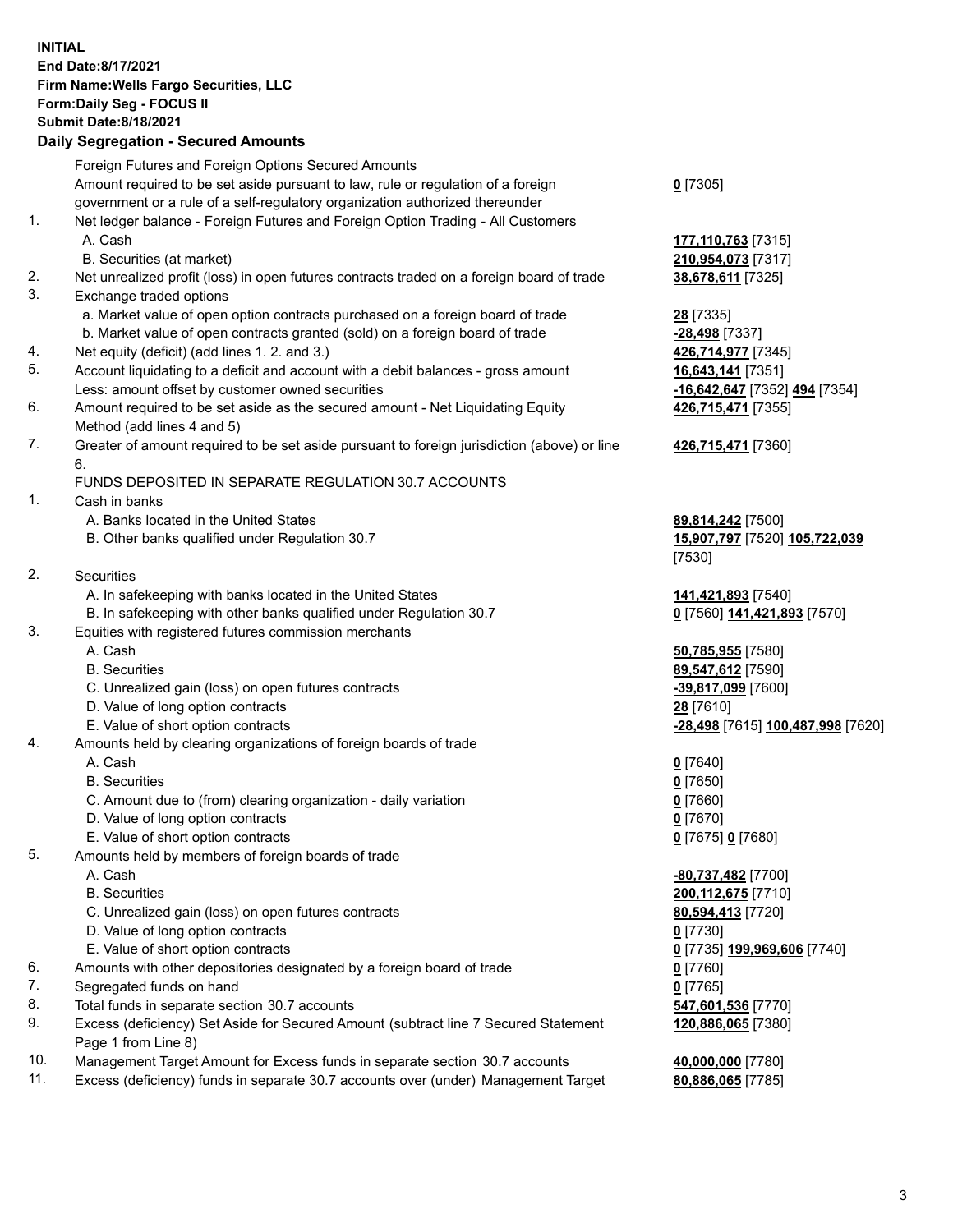**INITIAL End Date:8/17/2021 Firm Name:Wells Fargo Securities, LLC Form:Daily Seg - FOCUS II Submit Date:8/18/2021**

## **Daily Segregation - Segregation Statement**

SEGREGATION REQUIREMENTS(Section 4d(2) of the CEAct)

|     | OLONLOATION INLQUINLIVILIVI O(OCCIDII 40(Z) OI THE OLACI)                           |                              |
|-----|-------------------------------------------------------------------------------------|------------------------------|
| 1.  | Net ledger balance                                                                  |                              |
|     | A. Cash                                                                             | 4,215,567,595 [7010]         |
|     | B. Securities (at market)                                                           | 1,941,038,291 [7020]         |
| 2.  | Net unrealized profit (loss) in open futures contracts traded on a contract market  | -1,128,445,291 [7030]        |
| 3.  | Exchange traded options                                                             |                              |
|     | A. Add market value of open option contracts purchased on a contract market         | 1,280,553,520 [7032]         |
|     | B. Deduct market value of open option contracts granted (sold) on a contract market | -1,303,380,004 [7033]        |
| 4.  | Net equity (deficit) (add lines 1, 2 and 3)                                         | 5,005,334,111 [7040]         |
| 5.  | Accounts liquidating to a deficit and accounts with                                 |                              |
|     | debit balances - gross amount                                                       | 38,053,858 [7045]            |
|     | Less: amount offset by customer securities                                          | -36,963,964 [7047] 1,089,894 |
|     |                                                                                     | [7050]                       |
| 6.  | Amount required to be segregated (add lines 4 and 5)                                | 5,006,424,005 [7060]         |
|     | FUNDS IN SEGREGATED ACCOUNTS                                                        |                              |
| 7.  | Deposited in segregated funds bank accounts                                         |                              |
|     | A. Cash                                                                             | 203,713,924 [7070]           |
|     | B. Securities representing investments of customers' funds (at market)              | 250,063,294 [7080]           |
|     | C. Securities held for particular customers or option customers in lieu of cash (at | 802,945,128 [7090]           |
|     | market)                                                                             |                              |
| 8.  | Margins on deposit with derivatives clearing organizations of contract markets      |                              |
|     | A. Cash                                                                             | 2,190,997,469 [7100]         |
|     | B. Securities representing investments of customers' funds (at market)              | 900,247,686 [7110]           |
|     | C. Securities held for particular customers or option customers in lieu of cash (at | 1,138,093,163 [7120]         |
|     | market)                                                                             |                              |
| 9.  | Net settlement from (to) derivatives clearing organizations of contract markets     | 38,217,751 [7130]            |
| 10. | Exchange traded options                                                             |                              |
|     | A. Value of open long option contracts                                              | 1,280,553,520 [7132]         |
|     | B. Value of open short option contracts                                             | -1,303,380,004 [7133]        |
| 11. | Net equities with other FCMs                                                        |                              |
|     | A. Net liquidating equity                                                           | $0$ [7140]                   |
|     | B. Securities representing investments of customers' funds (at market)              | $0$ [7160]                   |
|     | C. Securities held for particular customers or option customers in lieu of cash (at | $0$ [7170]                   |
|     | market)                                                                             |                              |
| 12. | Segregated funds on hand                                                            | $0$ [7150]                   |
| 13. | Total amount in segregation (add lines 7 through 12)                                | 5,501,451,931 [7180]         |
| 14. | Excess (deficiency) funds in segregation (subtract line 6 from line 13)             | 495,027,926 [7190]           |
| 15. | Management Target Amount for Excess funds in segregation                            | 270,000,000 [7194]           |
| 16. | Excess (deficiency) funds in segregation over (under) Management Target Amount      | 225,027,926 [7198]           |
|     | Excess                                                                              |                              |